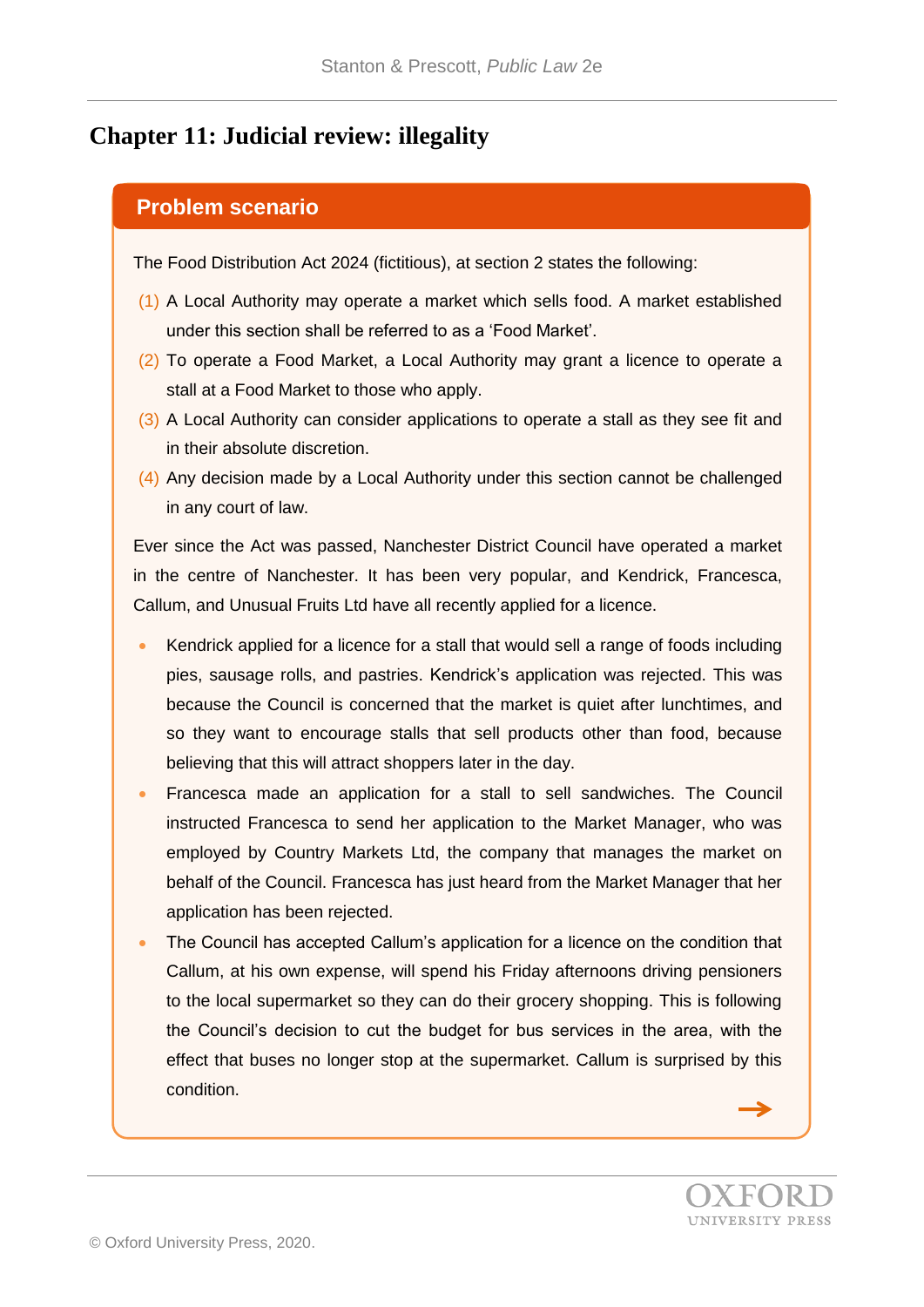Unusual Fruits Ltd has applied for a licence, however their application was refused. Unusual Fruits Ltd specialise in rare fruits from around the world and wished to have a stall in the market. Their application was refused by the Council because there are already three fruit stalls, and it was the policy of the Council not to have more than three stalls of the 'same type' in the market. Unusual Fruits Ltd explained that they sold types of fruit that are not currently sold at the market, but the Council representative told them, 'I'm sorry but that's our policy'.

Imagine that you are presented with this problem scenario and asked to advise Kendrick, Francesca, Callum, and Unusual Fruits Ltd.

This problem scenario shows how the different elements of the ground of illegality can apply in practice and how these different elements relate to each other. They all show that the courts can ensure that Parliament's intention be enforced. With Kendrick's application, we can see how Nanchester District Council took into account an irrelevant consideration. The 2024 Act is clear that local authorities can establish a market that sells food and can grant licences to those who apply for one. Kendrick has applied for a licence, but was not granted a licence because the Council wants to encourage stalls that sell products other than food. The Council's consideration is that the market is quiet after lunchtimes. This may well be the case, but this is irrelevant to Kendrick's application which is for a food stall at a Food Market. Indeed, should the Council go on to issue licences for non-food products, this would go against the wording of the statute and the intention of Parliament. It would be an example of 'simple' or 'narrow' ultra vires as explained in 11.3.

The Council has used their powers for an improper purpose when granting Callum's application for a stall, but subject to a condition that Callum, at his own expense must drive pensioners to the local supermarket on Fridays. This is an improper purpose because the issue of pensioner's being able to access the local supermarket is unconnected with the issue of Callum's application for a stall at the local market. It would be appropriate for the Council to issue licences subject to conditions; however, these conditions should relate to the purposes for which the power has been granted, which in this case is the maintenance and running of the food market. *Wheeler v*  Leicester City Council,<sup>1</sup> discussed in 11.8, would be directly relevant to these issues as, in that case, the powers to manage a park were used to effectively punish a rugby club because it had taken a

<sup>&</sup>lt;sup>1</sup> [1985] AC 1054.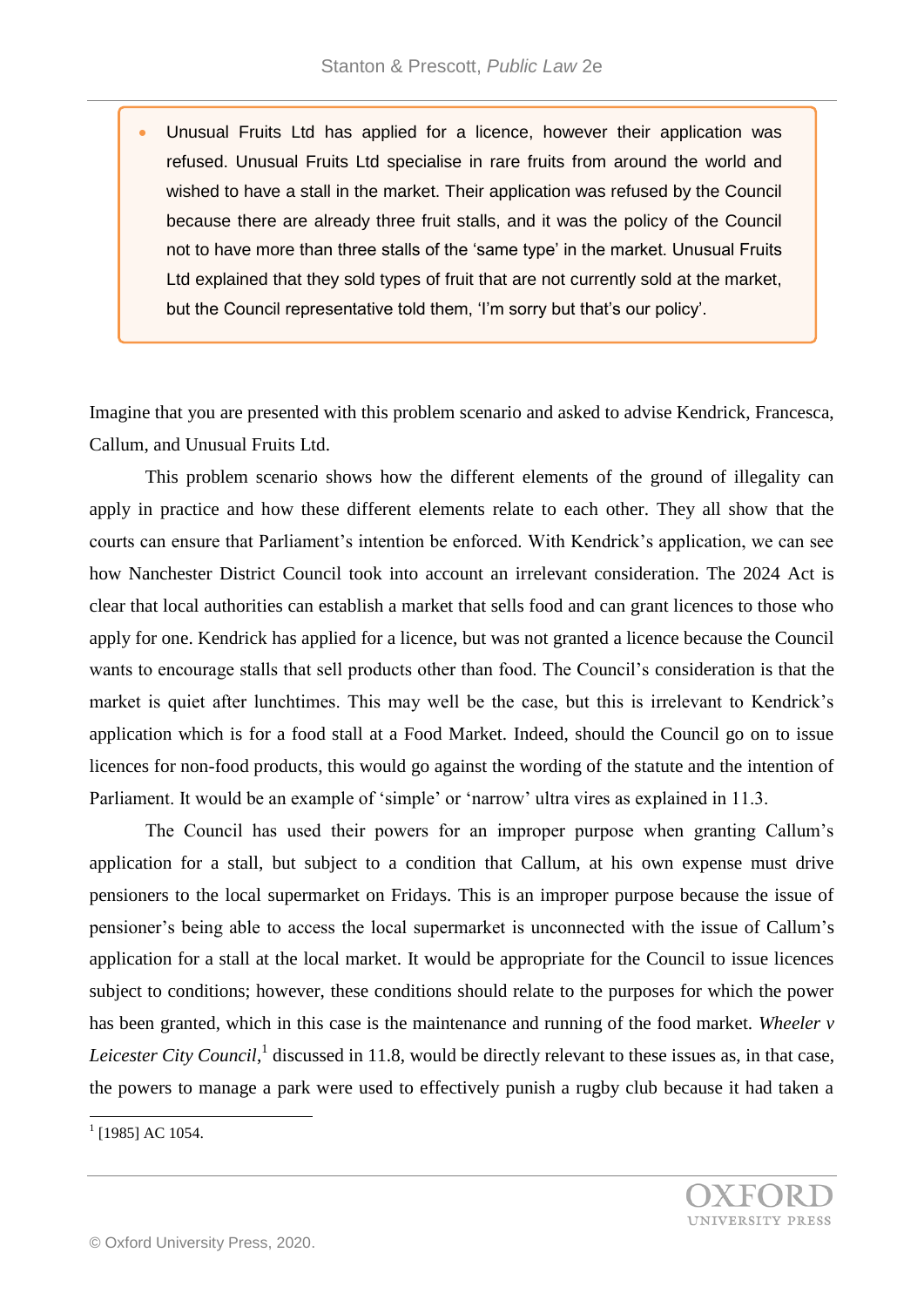different view to the Council over a rugby tour to South Africa. Similarly, with Callum's application it is difficult to establish the connection between the condition and the legal power under which that condition has been imposed on Callum.

Both improper purposes and irrelevant considerations ensure that public authorities make decisions within the scope of their powers and ensures that discretion is kept within reasonable bounds. If the courts did not do this, a discretionary power, framed in as broad a way, as that in section 2 (3) of the 2024 Act would appear to have no limitations on it. As discussed in 11.2 the courts interpret such legislation to comply with the principle of the rule of law, avoiding the possibility of arbitrary government so feared by Dicey.

Both Francesca's and Unusual Fruit Ltd's claims against the Council both reflect the way that the courts interpret legislation that gives a discretionary power to a public authority. The principles can be summarised succinctly as follows. When Parliament grants a discretionary power to a public authority, Parliament intends that that specific public authority makes a genuine exercise of their discretion when making a decision under the discretionary power. The challenges of both Francesca and Unusual Fruits Ltd rely on different elements of that principle. First, Francesca's challenge is based on the first part of this principle, that Parliament has granted the discretionary power to local authorities. Unless expressly allowed to do so, or by necessary implication when interpreting the statute, it is local authorities who must exercise the discretion. With Francesca's application, the Council have unlawfully delegated their power to the Market Manager, who is an employee of Country Markets Ltd, which is separate from the Council. Consequently, the decision can be challenged on this basis alone as discussed in 11.7.

The claim of Unusual Fruits Ltd is based on the second element of the principle discussed, in that they can argue that the Council by sticking to their policy has not made a genuine exercise of their discretion. Instead, they are said to have fettered their discretion, essentially giving it up, in favour of the policy they have drawn up. The problem here is not in having a policy, but in rigidly sticking to it. As discussed in 11.6.2 it is perfectly proper to adopt a policy to guide how discretion should be exercised, but if it is applied rigidly to every case, it is no longer an exercise of discretion. With Unusual Fruits Ltd's application, they have simply adopted the policy, and have not considered what Unusual Fruits Ltd have said about the fruits they propose to sell on their stall, that they will sell fruit not already available on the market.

In these ways, and the others discussed in Chapter 11, the courts ensure that appropriate boundaries exist to regulate how discretionary power is exercised. These boundaries can be